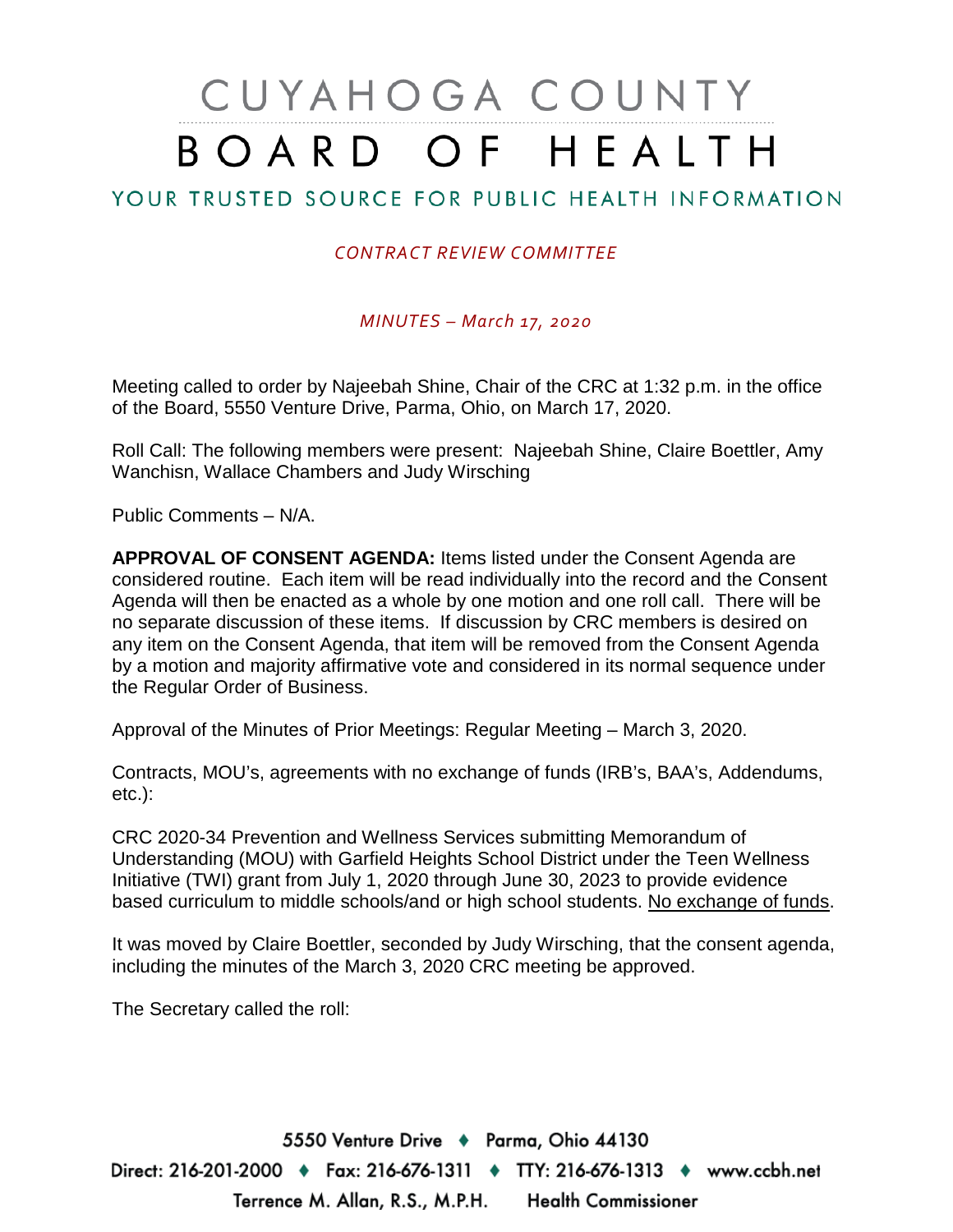Ayes: Najeebah Shine, Claire Boettler, Amy Wanchisn, Wallace Chambers and Judy **Wirsching** 

### **CONTRACTS AND AWARDS:**

Tabled Items

None

New Items For Review

Bid/Quote Openings ≥ \$25,000.00

Lead Program Bid Openings Presented by: Stephanie McConoughey

It was moved by Claire Boettler, seconded by Wallace Chambers that the following quote (CRC 2020-36) for 2143-45 Eldred Up & Down, Lakewood, Ohio 44107 be accepted as the lowest and best, and a recommendation that a contract be awarded to Paragon CMS in an amount not to exceed \$49,010.00 be submitted to the Board for approval (ref. enclosed).

The Secretary called the roll:

Ayes: Najeebah Shine, Claire Boettler, Amy Wanchisn, Wallace Chambers and Judy **Wirsching** 

Bid/Quote Openings < \$25,000.00

Lead Program Bid Openings Presented by: Stephanie McConoughey

It was moved by Claire Boettler, seconded by Amy Wanchisn that the following quote (CRC 2020-35) for 14952-54 Delaware Up & Down, Lakewood, Ohio 44107 be accepted as the lowest and best, and a contract be awarded to Paragon CMS in an amount not to exceed \$24,248.00 be approved (ref. enclosed).

The Secretary called the roll:

Ayes: Najeebah Shine, Claire Boettler, Amy Wanchisn, Wallace Chambers and Judy **Wirsching** 

It was moved by Claire Boettler, seconded by Amy Wanchisn that the following quote (CRC 2020-37) for 4050 Herold Rd., South Euclid, Ohio 44121 be accepted as the lowest and best, and a contract be awarded to American Builders & Applicators in an amount not to exceed \$8,225.00 be approved (ref. enclosed).

5550 Venture Drive + Parma, Ohio 44130 Direct: 216-201-2000 ♦ Fax: 216-676-1311 ♦ TTY: 216-676-1313 ♦ www.ccbh.net Terrence M. Allan, R.S., M.P.H. **Health Commissioner**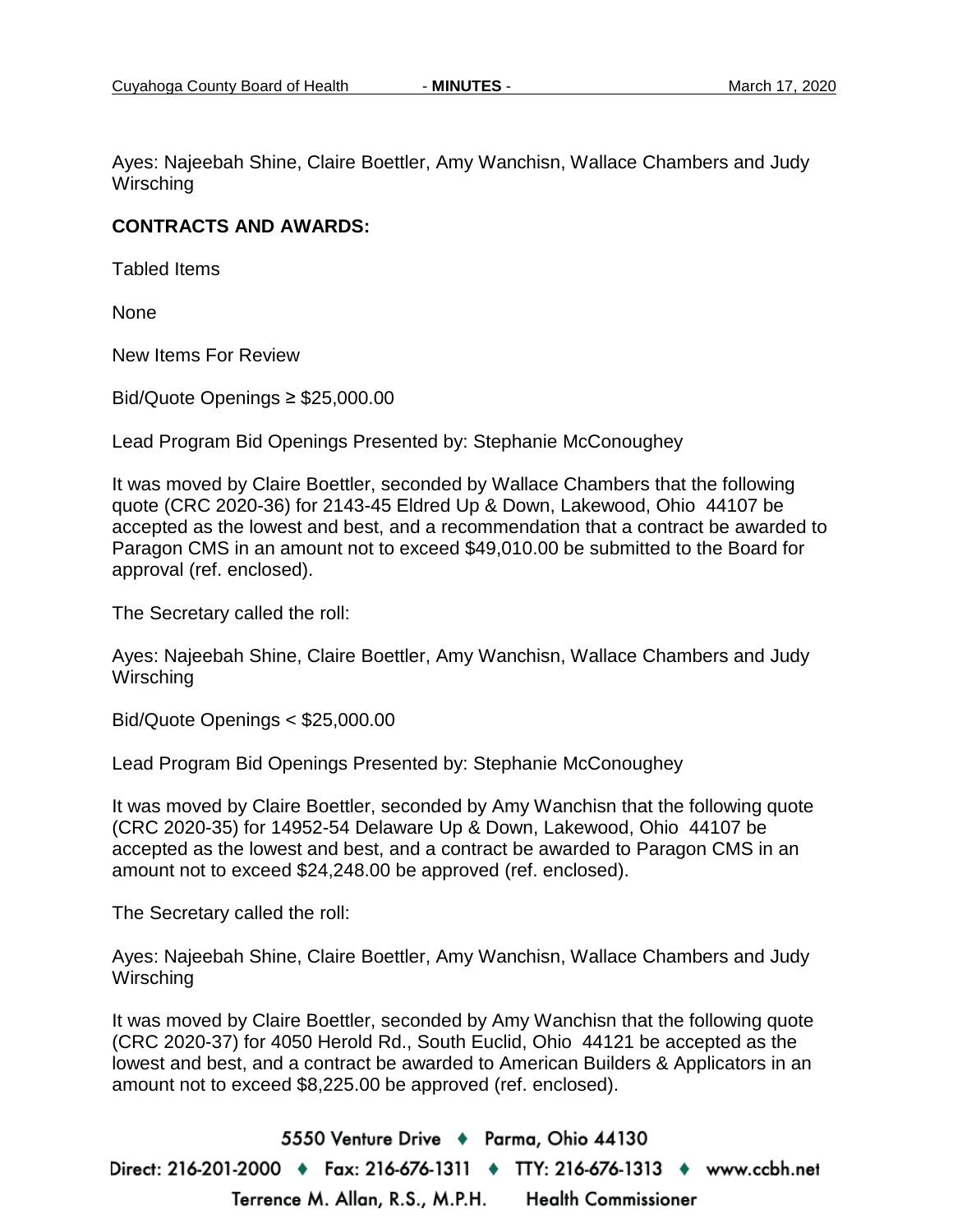The Secretary called the roll:

Ayes: Najeebah Shine, Claire Boettler, Amy Wanchisn, Wallace Chambers and Judy **Wirsching** 

Household Sewage Program Bid Openings Presented by: Domenica McClintock

It was moved by Judy Wirsching, seconded by Amy Wanchisn that the following quote (CRC 2020-38) for 6690 Big Creek Parkway, Middleburg Heights, Ohio 44130 be accepted as the lowest and best, and a contract be awarded to Dynamerican in an amount not to exceed \$13,958.00 be approved (ref. enclosed).

The Secretary called the roll:

Ayes: Najeebah Shine, Claire Boettler, Amy Wanchisn, Wallace Chambers and Judy **Wirsching** 

It was moved by Amy Wanchisn, seconded by Wallace Chambers that the following quote (CRC 2020-39) for 3807 Boston Rd., Brecksville, Ohio 44141 be accepted as the lowest and best, and a contract be awarded to Becco Inc. in an amount not to exceed \$11,742.00 be approved (ref. enclosed).

The Secretary called the roll:

Ayes: Najeebah Shine, Claire Boettler, Amy Wanchisn, Wallace Chambers and Judy **Wirsching** 

It was moved by Claire Boettler, seconded by Amy Wanchisn that the following quote (CRC 2020-40) for 27266 Cook Rd., Olmsted Township, Ohio 44138 be accepted as the lowest and best, and a contract be awarded to KMU Trucking in an amount not to exceed \$6,175.00 be approved (ref. enclosed).

The Secretary called the roll:

Ayes: Najeebah Shine, Claire Boettler, Amy Wanchisn, Wallace Chambers and Judy **Wirsching** 

It was moved by Wallace Chambers, seconded by Judy Wirsching that the following quote (CRC 2020-41) for 6767 Big Creek Parkway, Middleburg Heights, Ohio 44130 be accepted as the lowest and best, and a contract be awarded to Dynamerican in an amount not to exceed \$12,658.00 be approved (ref. enclosed).

The Secretary called the roll:

Ayes: Najeebah Shine, Claire Boettler, Amy Wanchisn, Wallace Chambers and Judy

5550 Venture Drive + Parma, Ohio 44130

Direct: 216-201-2000 ♦ Fax: 216-676-1311 ♦ TTY: 216-676-1313 ♦ www.ccbh.net Terrence M. Allan, R.S., M.P.H. **Health Commissioner**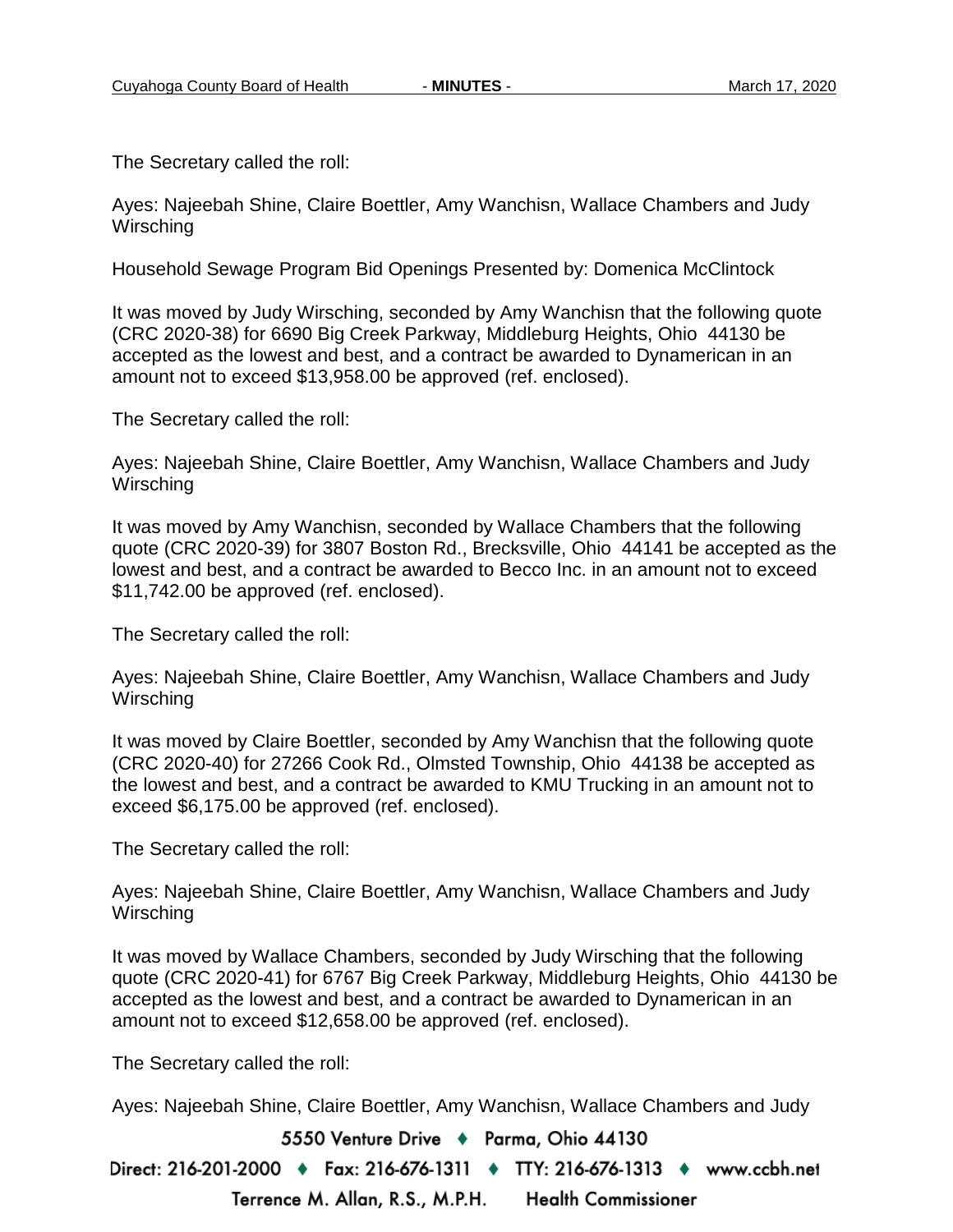**Wirsching** 

It was moved by Amy Wanchisn, seconded by Claire Boettler that the following quote (CRC 2020-42) for 31791 Cedar Rd., Mayfield Heights, Ohio 44124 be accepted as the lowest and best, and a contract be awarded to Becco Inc. in an amount not to exceed \$13,688.00 be approved (ref. enclosed).

The Secretary called the roll:

Ayes: Najeebah Shine, Claire Boettler, Amy Wanchisn, Wallace Chambers and Judy **Wirsching** 

Expenditures: Contracts up to \$25,000.00

It was moved by Amy Wanchisn, seconded by Wallace Chambers that the contract (CRC 2020-43) with Radio One under the Teen Wellness Initiative (TWI) grant from March 2, 2020 through March 29, 2020 in an amount not to exceed \$11,500.00 be approved.

Presented by: Brady Eaton

Purpose: To provide promotional and social media advertising for a community event for the TWI program.

Funding Source: 100% reimbursable through the FY2020 TWI grant.

The Secretary called the roll:

Ayes: Najeebah Shine, Claire Boettler, Amy Wanchisn, Wallace Chambers and Judy **Wirsching** 

It was moved by Wallace Chambers, seconded by Judy Wirsching that the contract (CRC 2020-44) with Medina County Combined General Health District under the HIV/STI Prevention grant from February 1, 2020 through December 31, 2020in an amount not to exceed \$20,000.00 be approved.

Presented by: Claire Boettler

Purpose: To provide HIV testing to targeted populations based on the need of their community.

Funding Source: 100% reimbursable through the FY2020 HIV/STI Prevention grant.

The Secretary called the roll:

5550 Venture Drive + Parma, Ohio 44130

Direct: 216-201-2000 ♦ Fax: 216-676-1311 ♦ TTY: 216-676-1313 ♦ www.ccbh.net Terrence M. Allan, R.S., M.P.H. Health Commissioner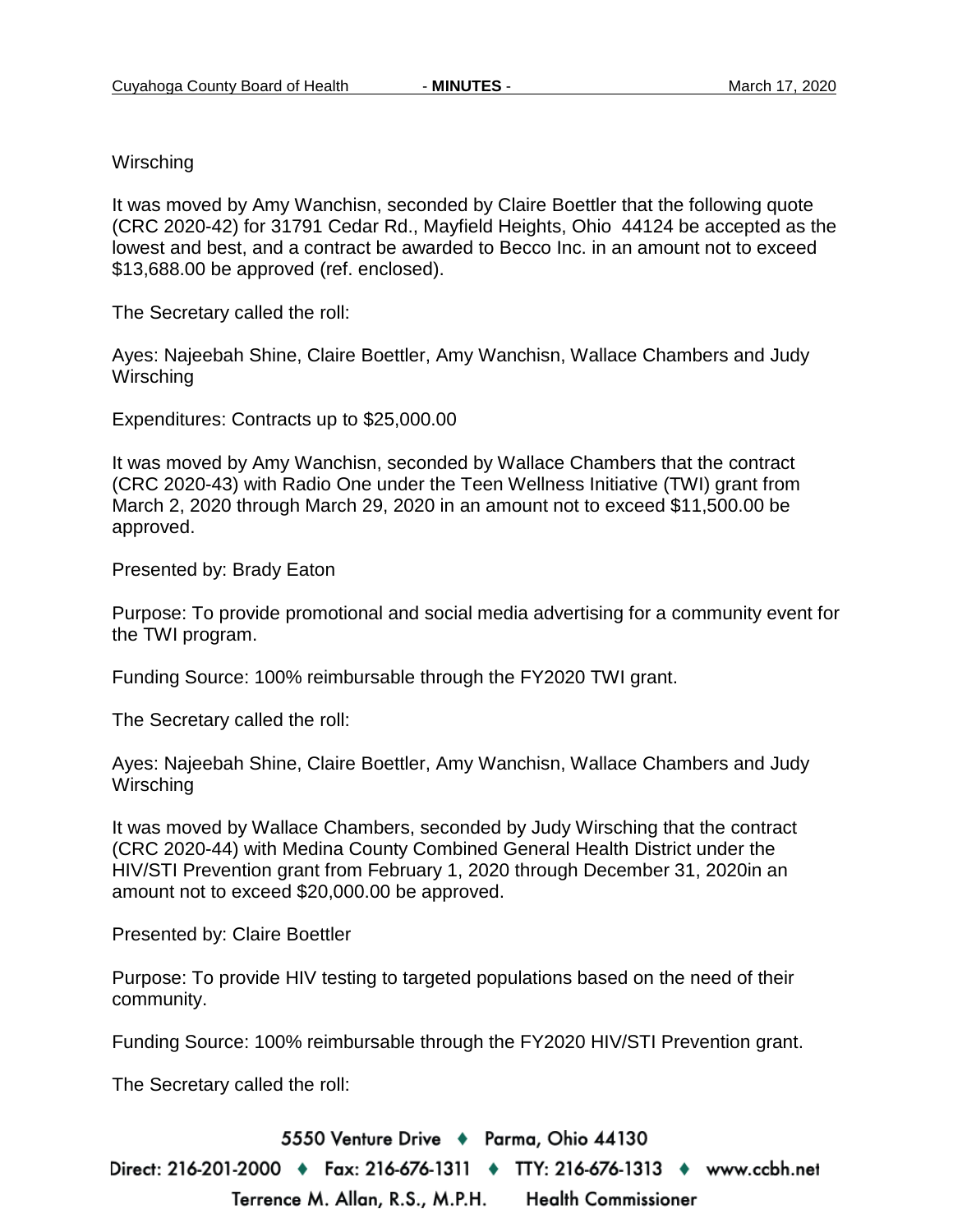- MINUTES -

Aves: Najeebah Shine, Claire Boettler, Amy Wanchisn, Wallace Chambers and Judy Wirsching

It was moved by Judy Wirsching, seconded by Wallace Chambers that the addendum (CRC 2020-45) to the contract American Builders and Applicators (CRC 2019-199) under the Lead Hazard Control grant to increase the amount to be paid to American Builders and Applicators from \$22,025.00 to \$22,350.00 be approved.

Presented by: Stephanie McConoughey

Purpose: To complete additional work found during the project completion.

Funding Source: 100% reimbursable through the Lead Hazard Control grant.

The Secretary called the roll:

Ayes: Najeebah Shine, Claire Boettler, Amy Wanchisn, Wallace Chambers and Judy Wirsching

Revenue Generating Agreements up to \$25,000.00

None

**Contract Rescissions** 

None

Other Business.

Public Comment - N/A.

Thereupon, it was moved by Claire Boettler, seconded by Judy Wirsching, that the following Motion be adopted:

BE IT RESOLVED that the meeting be adjourned at 1:50 p.m.

The Secretary called the roll:

Ayes: Najeebah Shine, Claire Boettler, Amy Wanchisn, Wallace Chambers and Judy Wirsching

Committee Chair

Clerk

5550 Venture Drive + Parma, Ohio 44130 Direct: 216-201-2000 + Fax: 216-676-1311 + TTY: 216-676-1313 + www.ccbh.net **Health Commissioner** Terrence M. Allan, R.S., M.P.H.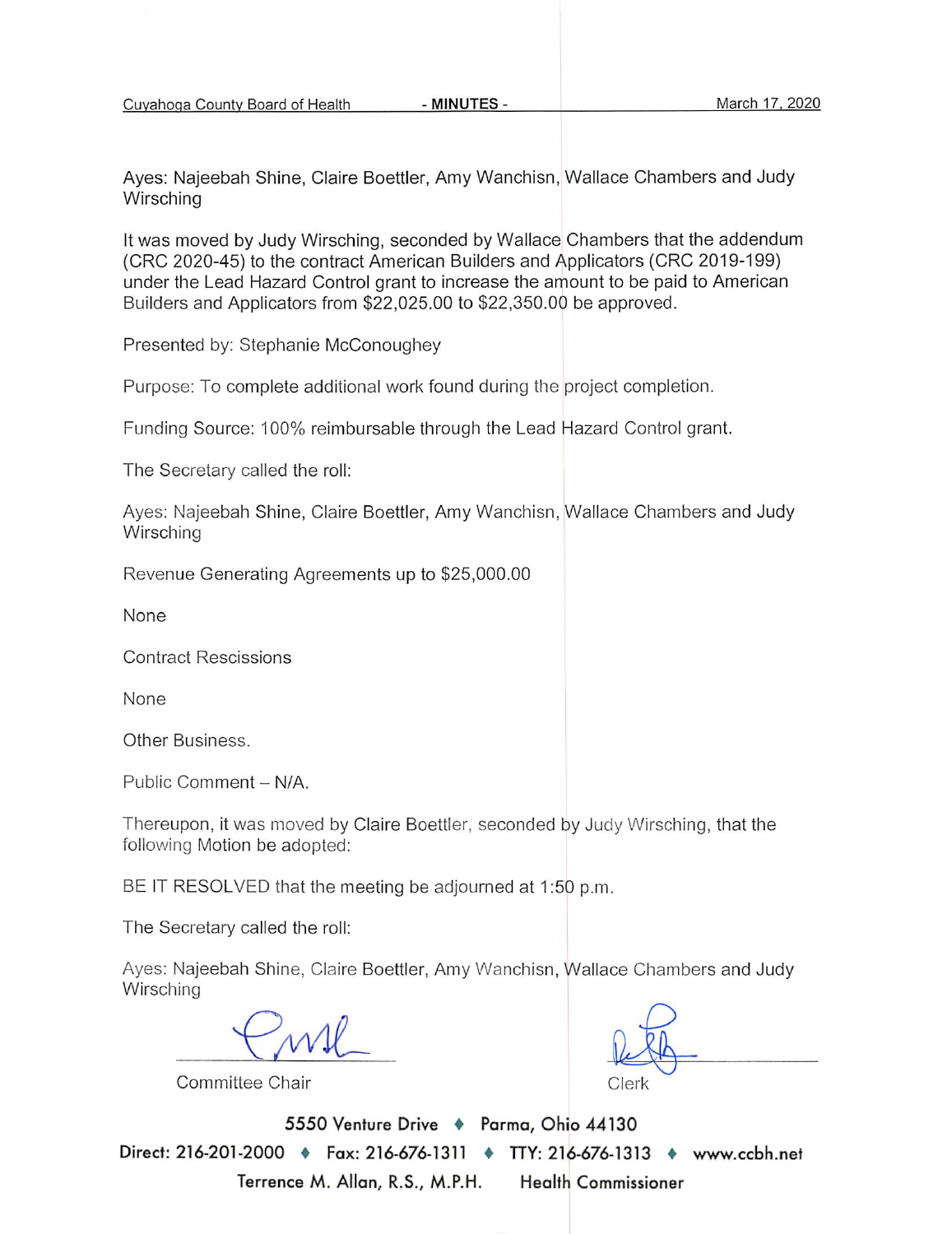### **QUOTE RESULTS**

#### **Project Address Name: Address: City,State, Zip:** Lakewood, OH 44107 **CRC No:** CRC 2020-36 Roy Novotny 2143-2145 Eldred Ave., Up & Down

**The following quotes were received and opened:**

| <b>NAME OF CONTRACTOR</b>   | <b>QUOTE</b> | <b>LEAD</b> | HН      | <b>MATCH</b> |
|-----------------------------|--------------|-------------|---------|--------------|
| American Builders           | \$62,600     | \$59,200    | \$3,400 | \$39,200     |
| <b>Green Home Solutions</b> | \$63,000     | \$59,750    | \$3,250 | \$39,750     |
| Paragon                     | \$49,010     | \$44,360    | \$4,650 | \$24,360     |
| <b>TNT</b>                  | \$56,300     | \$52,150    | \$4,150 | \$32,150     |

**ESTIMATE:** \$45,770.00 \$ 42,120.00 \$ 3,650.00

**Recommended award:** Paragon CMS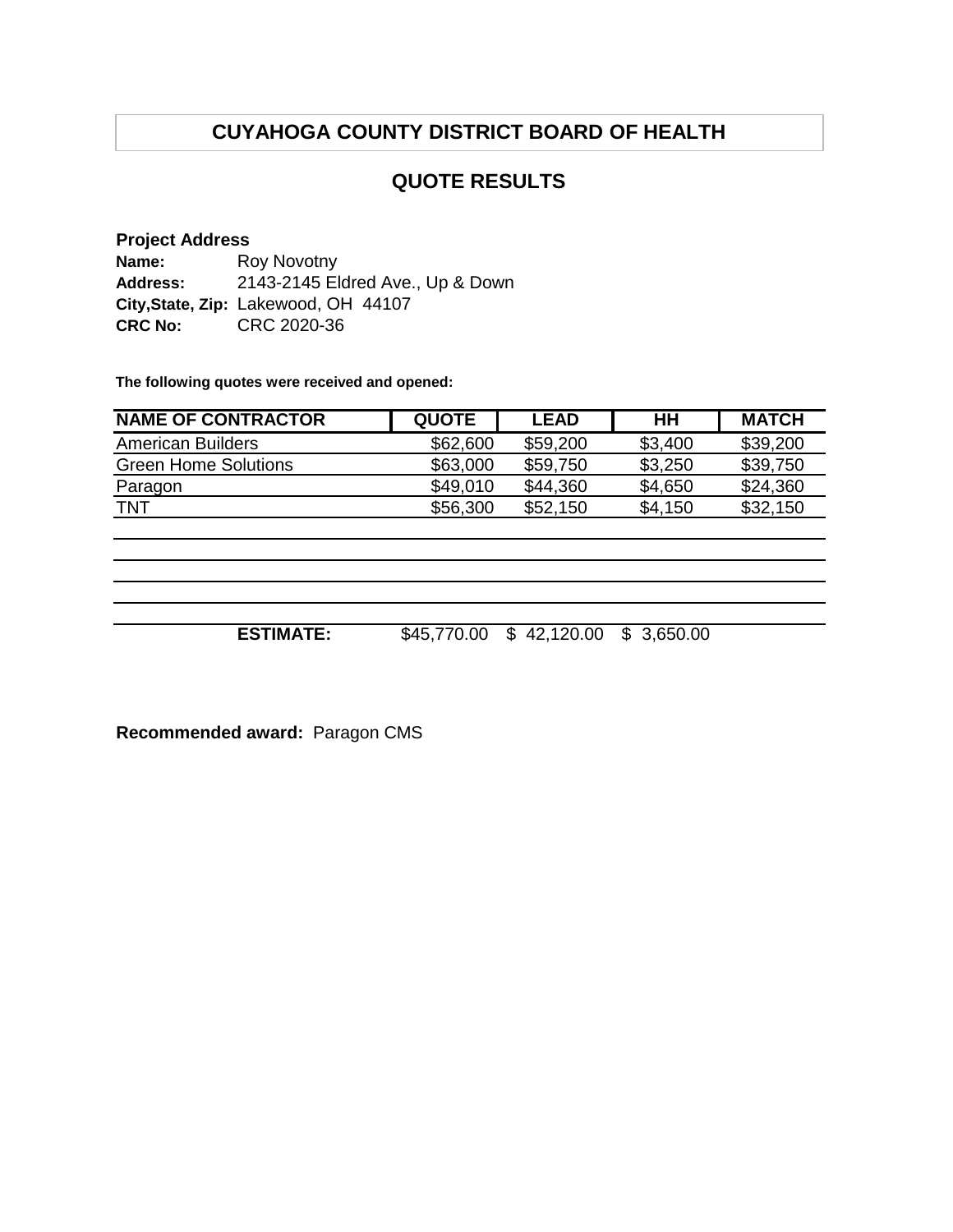## **QUOTE RESULTS**

#### **Project Address Name: Address: City,State, Zip:** Lakewood, OH 44107 **CRC No:** CRC 2020-35 Bonnie Demopoulos 14952-14954 Delaware, Up & Down

**The following quotes were received and opened:**

| <b>NAME OF CONTRACTOR</b>   | <b>QUOTE</b> | <b>LEAD</b> | HН      | <b>MATCH</b> |
|-----------------------------|--------------|-------------|---------|--------------|
| American Builders           | \$27,200     | \$25,300    | \$1,900 | \$5,300      |
| <b>Green Home Solutions</b> | \$29,675     | \$27.425    | \$2,250 | \$7,425      |
| Paragon CMS                 | \$24.248     | \$21,588    | \$2,660 | \$1,588      |
| <b>TNT</b>                  | \$29,720     | \$27.620    | \$2,100 | \$7,620      |

**ESTIMATE:** \$25,685.00 \$ 23,435.00 \$ 2,250.00

**Recommended award:** Paragon CMS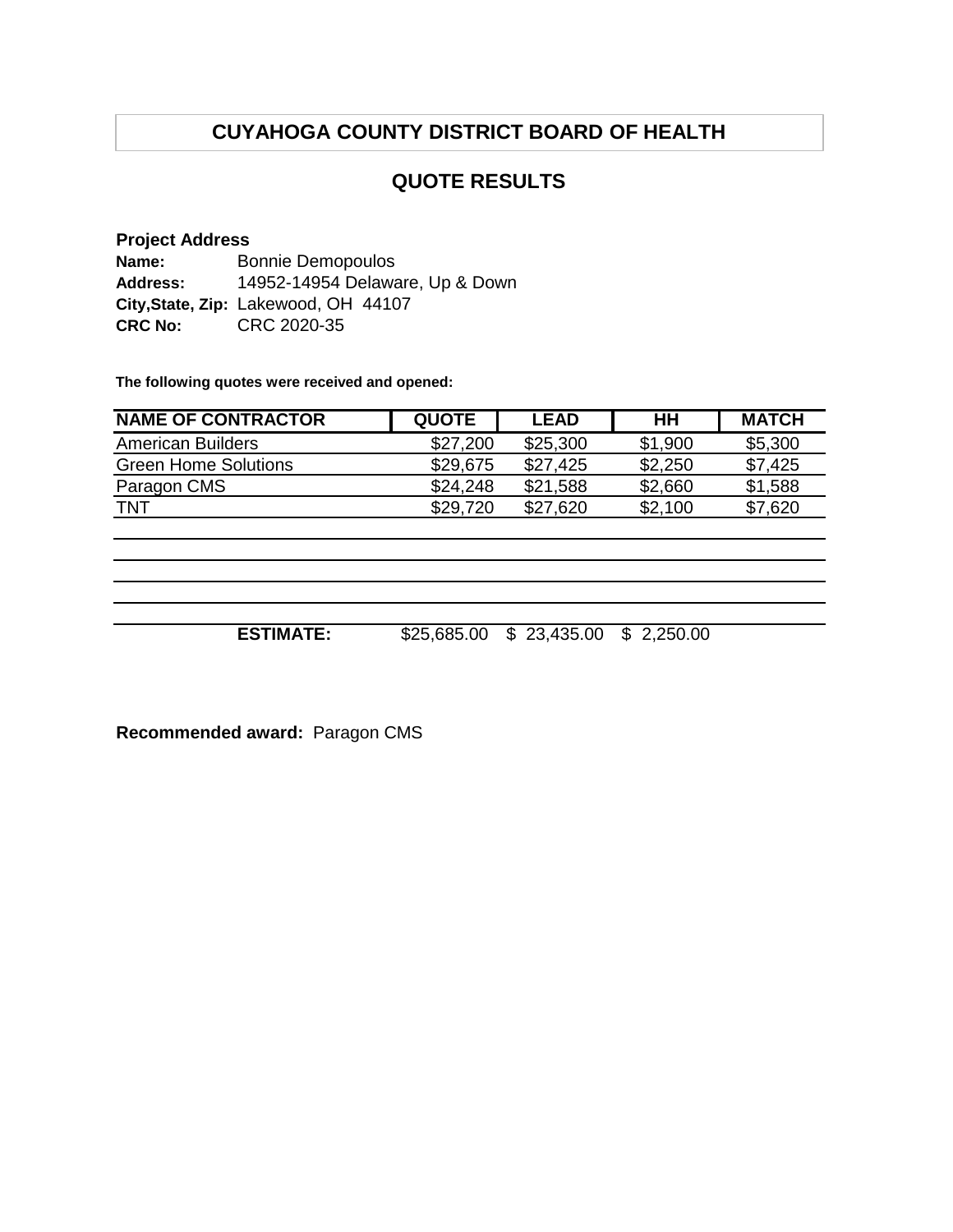### **QUOTE RESULTS**

### **Project Address**

| Name:           | Patricia Hill                            |
|-----------------|------------------------------------------|
| <b>Address:</b> | 4050 Herold Rd.                          |
|                 | City, State, Zip: South Euclid, OH 44121 |
| <b>CRC No:</b>  | CRC 2020-37                              |

**The following quotes were received and opened:**

| <b>NAME OF CONTRACTOR</b>       | <b>QUOTE</b> | <b>LEAD</b> | HH         | <b>MATCH</b> |
|---------------------------------|--------------|-------------|------------|--------------|
| American Builders & Applicators | \$8,225      | \$6,400     | \$1,825    | \$0          |
| <b>Green Home Solutions</b>     | \$9,300      | \$8,050     | \$1,250    | \$50         |
| <b>TNT Construciton</b>         | \$8,310      | \$7,000     | \$1,310    | \$0          |
|                                 |              |             |            |              |
|                                 |              |             |            |              |
|                                 |              |             |            |              |
|                                 |              |             |            |              |
|                                 |              |             |            |              |
|                                 |              |             |            |              |
| <b>ESTIMATE:</b>                | \$9,165.00   | \$7,430.00  | \$1,735.00 |              |

**Recommended award:** American Builders & Applicators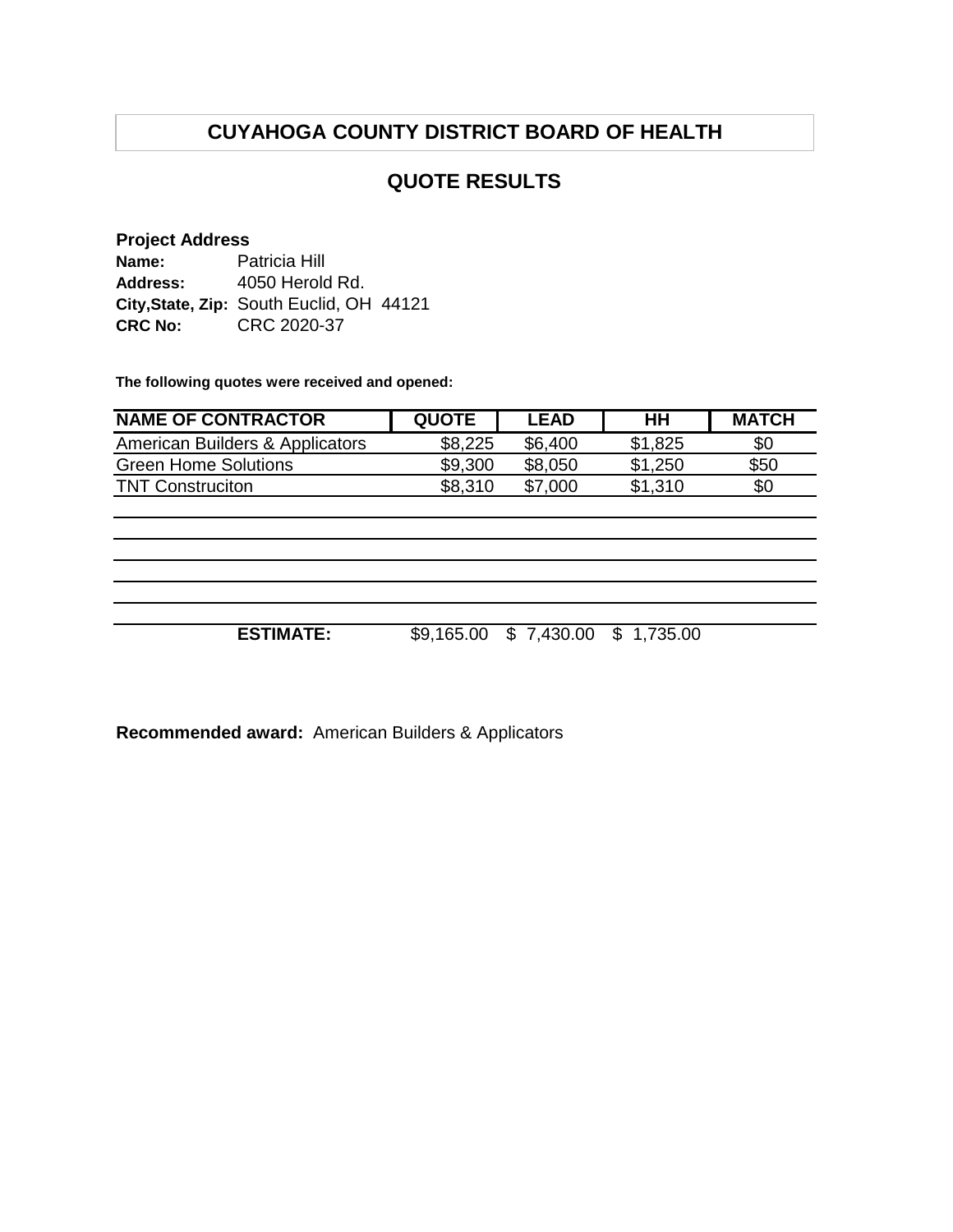| Name:             |
|-------------------|
| <b>Address:</b>   |
| City, State, Zip: |
| PPN#              |
| # of Bedrooms     |

Rowe Residence 6690 Big Creek Parkway Middleburg Hts, Ohio 44130 37220014 3

| <b>Name of Contractor:</b>         | <b>Install Quote</b> | <b>NPDES Permit</b> | <b>WPCLF</b><br><b>Program Cost</b><br>85% | <b>Owner Match</b><br>15% | <b>Project Cost</b> |
|------------------------------------|----------------------|---------------------|--------------------------------------------|---------------------------|---------------------|
| <b>KMU Trucking and Excavating</b> | \$17,500.00          | \$200.00            | \$15,075.00                                | \$2,425.00                | \$17,500.00         |
| Becco, Inc.                        | \$17,980.00          | \$200.00            | \$15,483.00                                | \$2,497.00                | \$17,980.00         |
| Dynamerican                        | \$13,958.00          | \$200.00            | \$12,064.30                                | \$1,893.70                | \$13,958.00         |
| Auburn Bainbridge Excavating       | \$17,500.00          | \$200.00            | \$15,075.00                                | \$2,425.00                | \$17,500.00         |
|                                    |                      |                     |                                            |                           |                     |
|                                    |                      |                     |                                            |                           |                     |
|                                    |                      |                     |                                            |                           |                     |
|                                    |                      |                     |                                            |                           |                     |
|                                    |                      |                     |                                            |                           |                     |
|                                    |                      |                     |                                            |                           |                     |
|                                    |                      |                     |                                            |                           |                     |
|                                    |                      |                     |                                            |                           |                     |
|                                    |                      |                     |                                            |                           |                     |
|                                    |                      |                     |                                            |                           |                     |
|                                    |                      |                     |                                            |                           |                     |

| <b>Bids Reviewed by:</b>        | D. McClintock, N. McConoughey, M. Skovenski |
|---------------------------------|---------------------------------------------|
| <b>Selected Contractor Bid:</b> | <b>Dynamerican</b>                          |
| Connection Fee/Tap-In Fee Paid  | N/A                                         |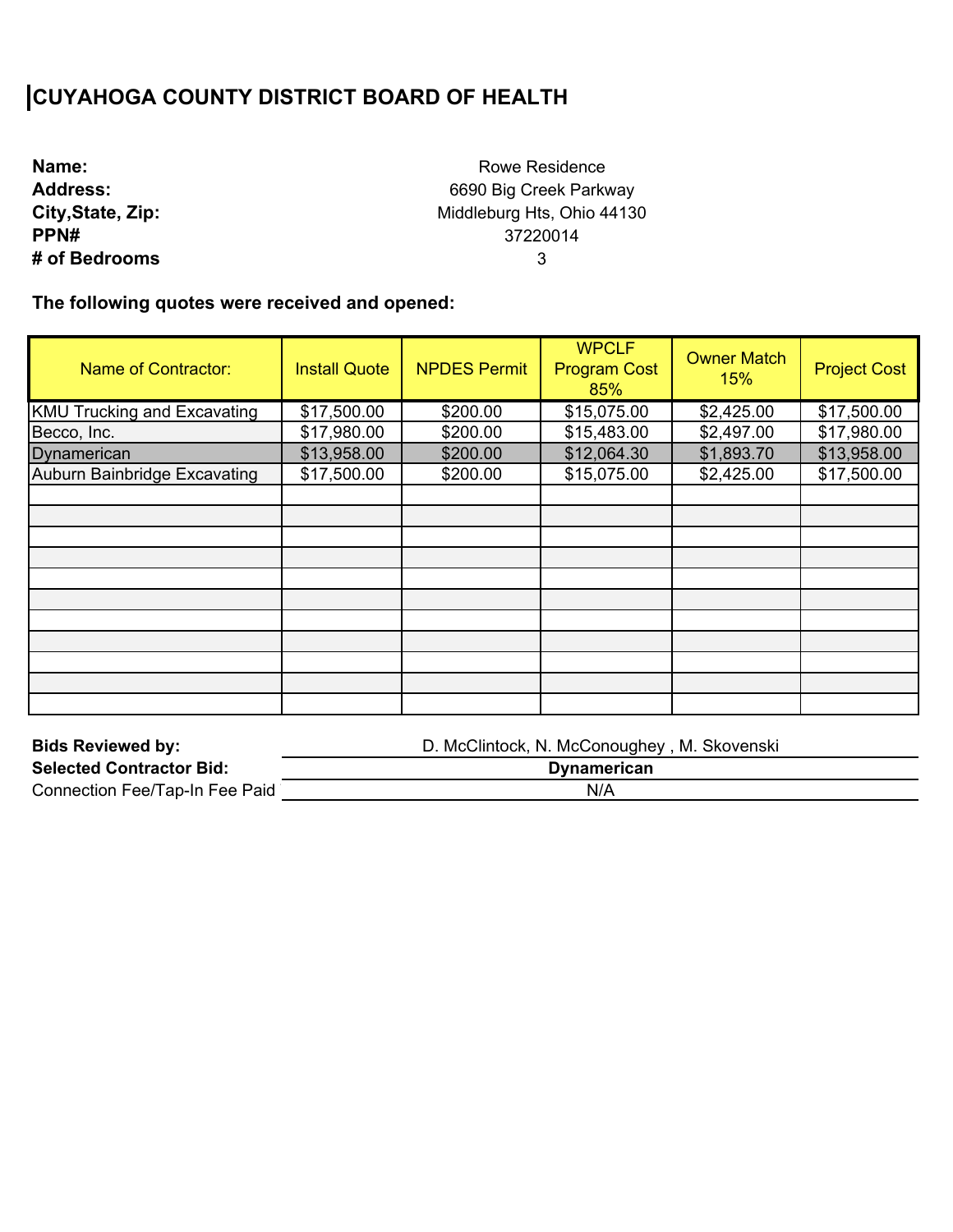**Name: Address: City,State, Zip: PPN# # of Bedrooms** Piasecki Residence 3807 Boston Road Brecksville, Ohio 60420015 3

| Name of Contractor:                | <b>Install Quote</b> | <b>NPDES Permit</b> | <b>WPCLF</b><br><b>Program Cost</b><br>85% | <b>Owner Match</b><br>15% | <b>Project Cost</b> |
|------------------------------------|----------------------|---------------------|--------------------------------------------|---------------------------|---------------------|
| <b>KMU Trucking and Excavating</b> | \$18,100.00          | \$200.00            | \$15,585.00                                | \$2,515.00                | \$18,100.00         |
| Becco, Inc.                        | \$11,742.00          | \$200.00            | \$10,180.70                                | \$1,561.30                | \$11,742.00         |
| Dynamerican                        | \$12,675.00          | \$200.00            | \$10,973.75                                | \$1,701.25                | \$12,675.00         |
| Auburn Bainbridge Excavating       | \$17,500.00          | \$200.00            | \$15,075.00                                | \$2,425.00                | \$17,500.00         |
| Suburban Septic Services, Inc.     | \$15,800.00          | \$200.00            | \$13,630.00                                | \$2,170.00                | \$15,800.00         |
|                                    |                      |                     |                                            |                           |                     |
|                                    |                      |                     |                                            |                           |                     |
|                                    |                      |                     |                                            |                           |                     |
|                                    |                      |                     |                                            |                           |                     |
|                                    |                      |                     |                                            |                           |                     |
|                                    |                      |                     |                                            |                           |                     |
|                                    |                      |                     |                                            |                           |                     |
|                                    |                      |                     |                                            |                           |                     |
|                                    |                      |                     |                                            |                           |                     |
|                                    |                      |                     |                                            |                           |                     |

| <b>Bids Reviewed by:</b>           | D. McClintock, N. McConoughey, M. Skovenski |
|------------------------------------|---------------------------------------------|
| <b>Selected Contractor Bid:</b>    | Becco. Inc.                                 |
| Connection Fee/Tap-In Fee Paid To: | N/A                                         |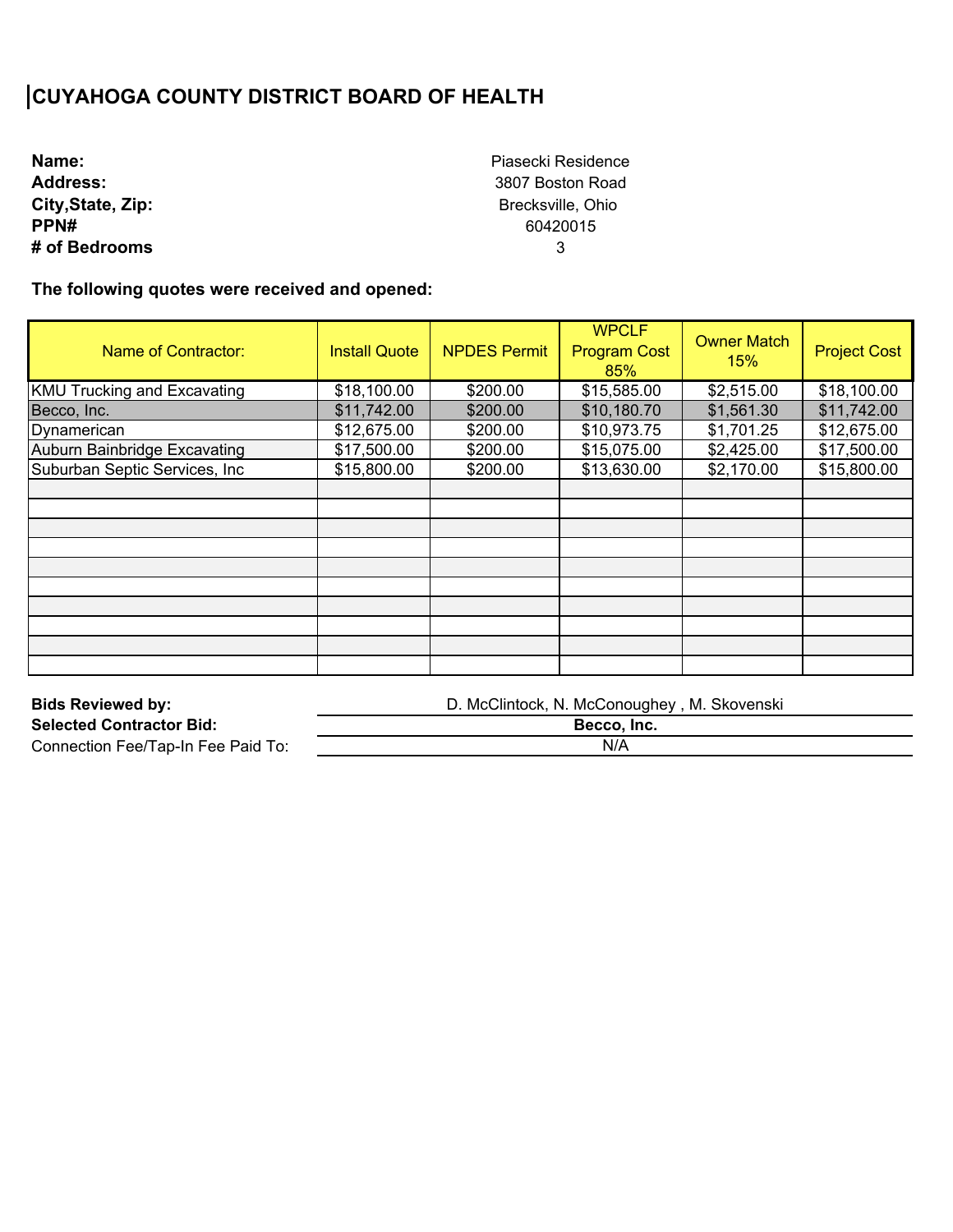**Name: Address: City,State, Zip: PPN# # of Bedrooms**

Impala Residence 27266 Cook Road Olmsted Township, Ohio 26407017 6

**The following quotes were received and opened:** 

| Name of Contractor:              | Connection -<br>Construction<br>Quote | Tap-In/Sewer<br><b>Connection Fee</b> | <b>WPCLF</b><br><b>Program Cost</b><br>100% | <b>Owner Match</b><br>100% | <b>Project Cost</b> |
|----------------------------------|---------------------------------------|---------------------------------------|---------------------------------------------|----------------------------|---------------------|
| KMU Trucking and Excavating Inc. | \$6,175.00                            | \$5,000.00                            | \$11,175.00                                 | \$0.00                     | \$11,175.00         |
| Becco, Inc.                      | \$6,320.00                            | \$5,000.00                            | \$11,320.00                                 | \$0.00                     | \$11,320.00         |
| <b>Bull Construction</b>         | \$10,125.00                           | \$5,000.00                            | \$15,125.00                                 | \$0.00                     | \$15,125.00         |
|                                  |                                       |                                       |                                             |                            |                     |
|                                  |                                       |                                       |                                             |                            |                     |
|                                  |                                       |                                       |                                             |                            |                     |
|                                  |                                       |                                       |                                             |                            |                     |
|                                  |                                       |                                       |                                             |                            |                     |
|                                  |                                       |                                       |                                             |                            |                     |
|                                  |                                       |                                       |                                             |                            |                     |
|                                  |                                       |                                       |                                             |                            |                     |
|                                  |                                       |                                       |                                             |                            |                     |
|                                  |                                       |                                       |                                             |                            |                     |
|                                  |                                       |                                       |                                             |                            |                     |
|                                  |                                       |                                       |                                             |                            |                     |

**Bids Reviewed by:** 

D. McClintock, N. McConoughey , M. Skovenski

**Selected Contractor Bid:** 

**Connection Fee/Tap-In Fee Paid To:** 

KMU Trucking and Excavating Inc.

Cuyahoga County Dept. of Public Works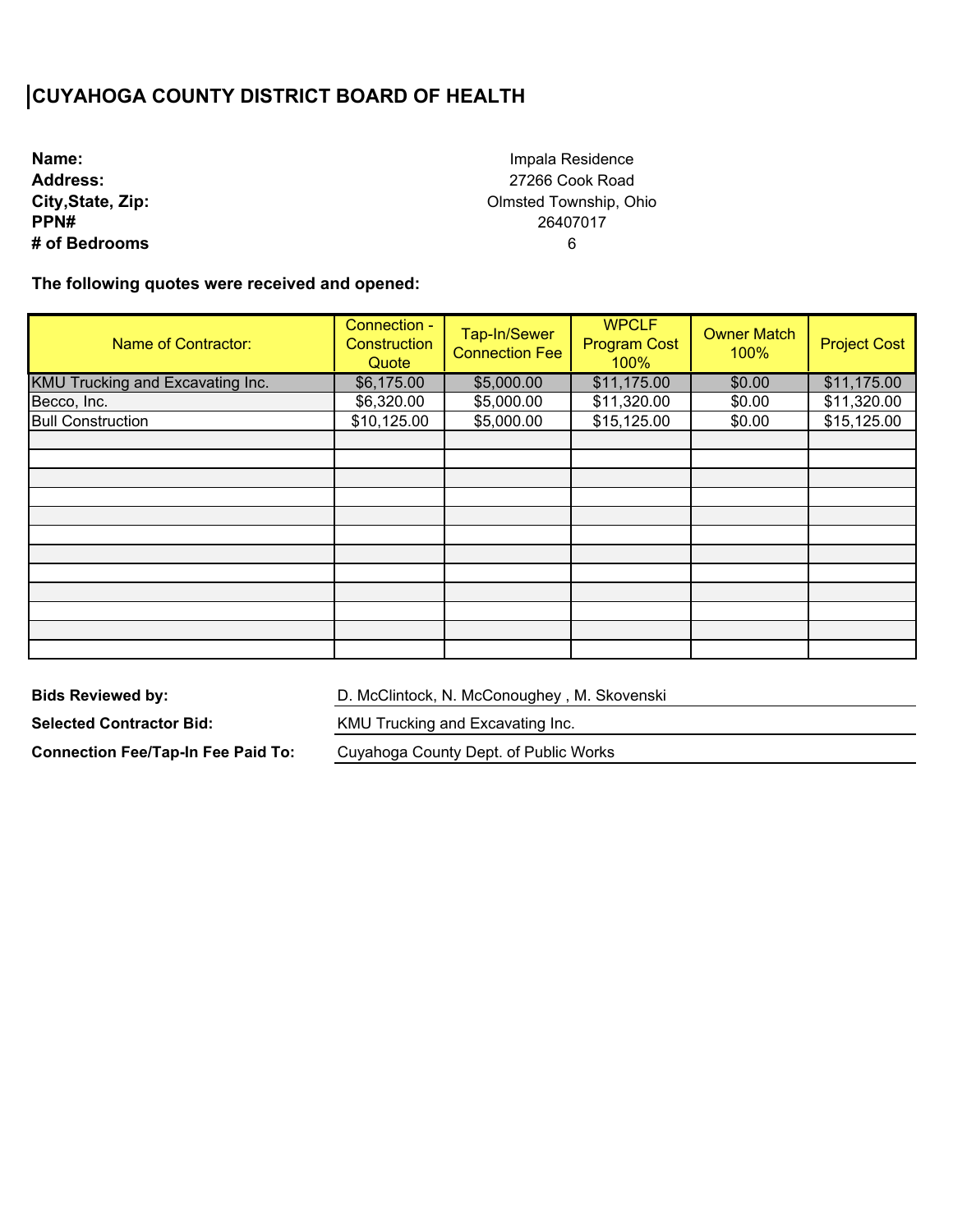| Name:             |
|-------------------|
| <b>Address:</b>   |
| City, State, Zip: |
| PPN#              |
| # of Bedrooms     |

Gallagher Residence 6767 Big Creek Parkway Middleburg Hts, Ohio 37218043 3

| <b>Name of Contractor:</b>      | <b>Install Quote</b> | <b>NPDES Permit</b> | <b>WPCLF</b><br><b>Program Cost</b><br>85% | <b>Owner Match</b><br>15% | <b>Project Cost</b> |
|---------------------------------|----------------------|---------------------|--------------------------------------------|---------------------------|---------------------|
| AuburnBainbridge Excavating     | \$17,500.00          | \$200.00            | \$15,075.00                                | \$2,425.00                | \$17,500.00         |
| <b>Suburban Septic Services</b> | \$19,000.00          | \$200.00            | \$16,350.00                                | \$2,650.00                | \$19,000.00         |
| Dynamerican                     | \$12,658.00          | \$200.00            | \$10,959.30                                | \$1,698.70                | \$12,658.00         |
|                                 |                      |                     |                                            |                           |                     |
|                                 |                      |                     |                                            |                           |                     |
|                                 |                      |                     |                                            |                           |                     |
|                                 |                      |                     |                                            |                           |                     |
|                                 |                      |                     |                                            |                           |                     |
|                                 |                      |                     |                                            |                           |                     |
|                                 |                      |                     |                                            |                           |                     |
|                                 |                      |                     |                                            |                           |                     |
|                                 |                      |                     |                                            |                           |                     |
|                                 |                      |                     |                                            |                           |                     |
|                                 |                      |                     |                                            |                           |                     |
|                                 |                      |                     |                                            |                           |                     |

| <b>Bids Reviewed by:</b>        | D. McClintock, N. McConoughey, M. Skovenski |
|---------------------------------|---------------------------------------------|
| <b>Selected Contractor Bid:</b> | <b>Dynamerican</b>                          |
| Connection Fee/Tap-In Fee Pai   | N/A                                         |